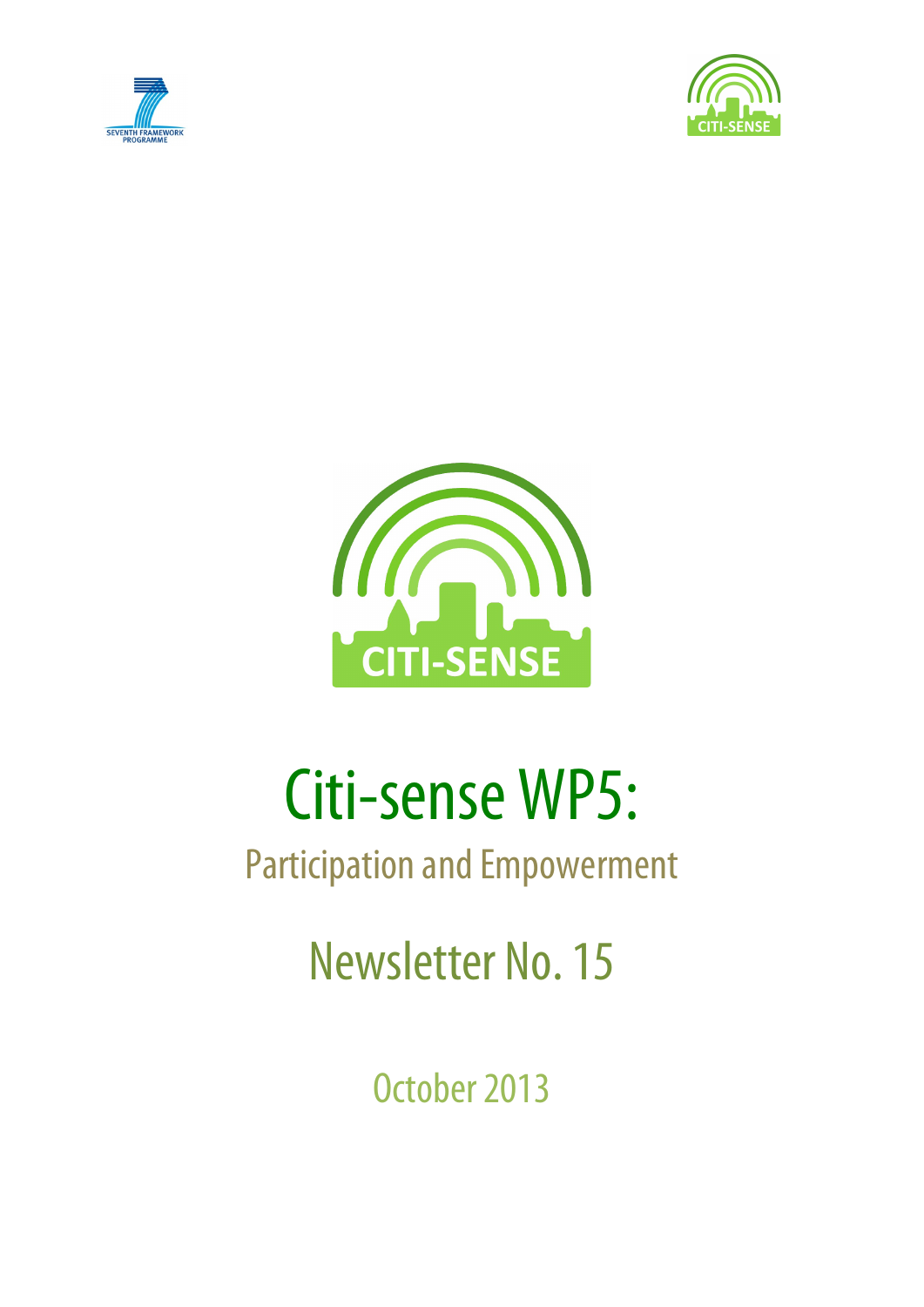



### Articles and Publications.

#### **Evolution of public participation in the assessment and management of environmental health risks: a brief history of developments in the United States.**

In the United States, the risk assessmentm - risk management paradigm that underpins federal decisions about environmental health risks was first established in 1983. In the beginning, the importance of public participation was not explicitly recognized within the paradigm. Over time, however, it has become evident that not only must risk-based decisions be founded on the best available scientific knowledge and understanding, but also that they must take account of the knowledge, values, and preferences of interested and affected parties, including community members, business people, and environmental advocates. This article examines the gradually expanding role of public participation in risk-based decision making in the United States, and traces its evolution from a peripheral issue labeled as an 'external pressure' to an integral element of the 21st century risk assessment - risk management paradigm. Today, and into the foreseeable future, public participation and stakeholder involvement are intrinsic features of the emerging American regulatory landscape, which emphasizes collaborative approaches for achieving cooperative and cost-effective solutions to complicated and often controversial environmental health problems.

http://www.jphres.org/index.php/jphres/article/view/160

#### **Participation in Scientific Research: Learning from Citizen Science.**

Instead of teaching young people about science, we want them to do science. That's one of the central notions in teaching science as inquiry and it's a core part of the Next Generation Science Standards. Said that way it sounds simple, but when we step back and try to articulate exactly what doing science means it becomes a bit tricky. Is it collecting data? Is it developing research questions? Is it defending and advancing arguments based on evidence? The short answer to each of these questions is "Yes, and…". Science is a sophisticated process through which we understand the natural and designed world. Any definition of the science we want people, as full citizens in our democracy, to engage in is going to need to reflect that sophistication.

http://www.ssec.si.edu/blog/participation#.UlpOdWScbfH

#### **Examining Citizen Participation: Local Participatory Policy Making and Democracy**. **Ank Michels & Laurens De Graaf .**

Citizen participation is usually seen as a vital aspect of democracy. Many theorists claim that citizen participation has positive effects on the quality of democracy. This article examines the probability of these claims for local participatory policymaking projects in two municipalities in the Netherlands. The article focuses on the relations between citizens and government from a citizens' perspective. The findings show that the role of citizens in these projects is limited, serving mainly to provide information on the basis of which the government then makes decisions. Nevertheless, the article argues that citizen involvement has a number of positive effects on democracy: not only do people consequently feel more responsibility for public matters, it increases public engagement, encourages people to listen to a diversity of opinions, and contributes to a higher degree of legitimacy of decisions. One negative effect is that not all relevant groups and interests are represented. The article concludes that for a healthy democracy at the local level, aspects of democratic citizenship are more important than having a direct say in decision-making.

http://www.tandfonline.com/doi/pdf/10.1080/03003930.2010.494101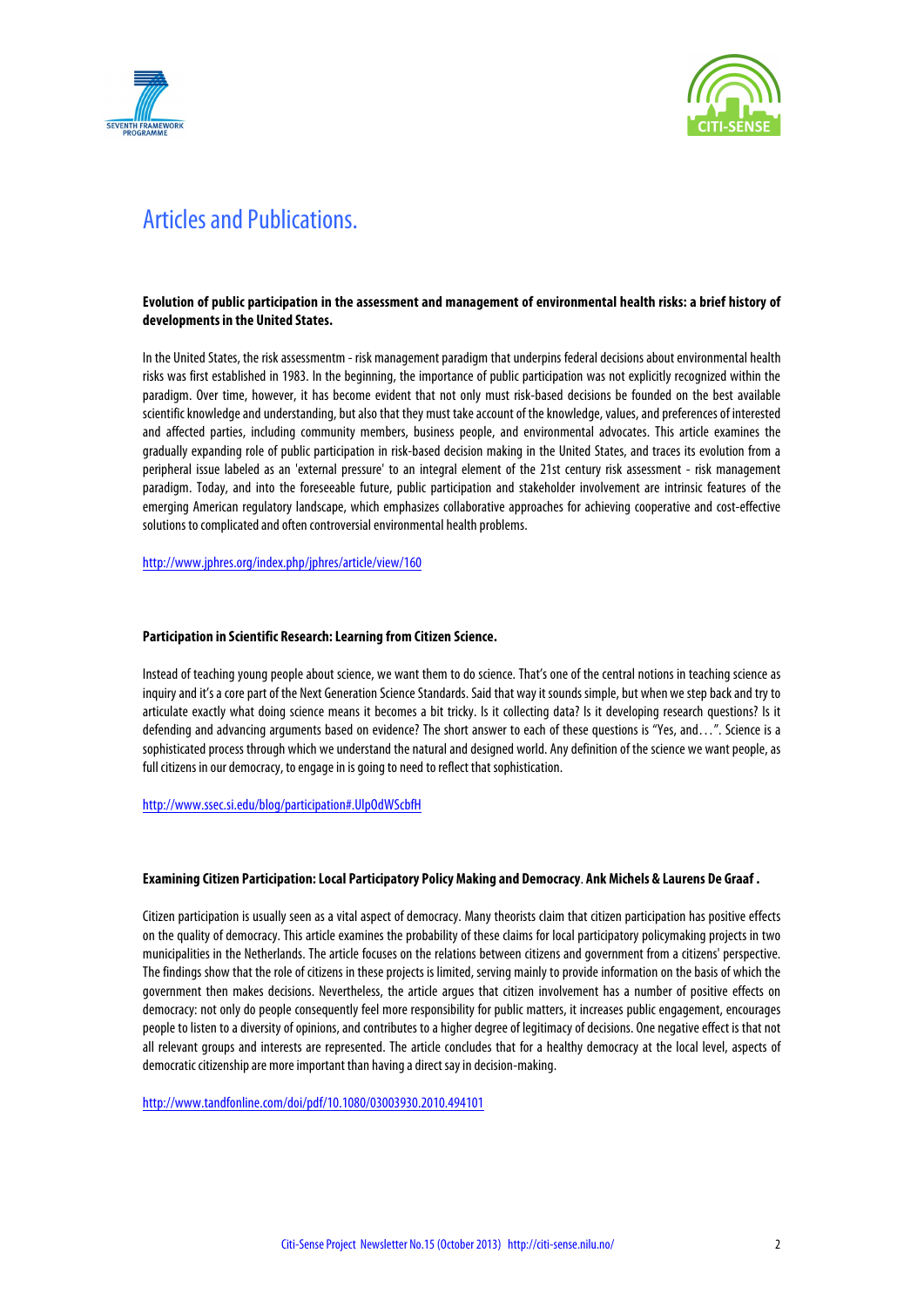



#### **Energy Island by Siemens Education.**

You are responsible for providing electricity to the 5,000 inhabitants of Siemens Island. You have to supply enough electricity to power all the services over a 24 hour period, to do so economically and without damaging the environment.

To do this well, you will need to explore the landscape, learn about different ways of producing electricity and their advantages and disadvantages, and make decisions about an effective overall plan.

https://itunes.apple.com/us/app/energy-island/id592718487?mt=8

#### **Ten Cities Tackling Climate Change.**

The inaugural City Climate Leadership Awards by the C40 City Climate Leadership Group (C40) and Siemens kicked off on 4 September, with 29 cities and 37 projects shortlisted. The awards recognize city innovation that accelerates city action to combat the sources and impacts of climate change. The winning cities were selected by an independent, seven member judging panel consisting of former city Mayors, architects and representatives of the World Bank, C40 and Siemens.

http://sustainablecitiescollective.com/futurecapetown/178136/10-cities-tackling-climate-change

#### **Interactive app based on the latest data on climate change from the Union of Concerned Scientists.**

The UN is to publish the most exhaustive examination of climate change science to date, predicting dangerous temperature rises. How hot will it get in your lifetime? Find out with our interactive guide, which shows projections based on the report.

http://www.theguardian.com/environment/interactive/2013/sep/27/climate-change-how-hot-lifetime-interactive?CMP=twt\_gu

#### **Civic Flow. Civic engagement has never been so easy!**

http://www.civicflow.com/

#### **Kidzworld.**

KidzWorld is compelled to provide a learning environment to preschoolers. Toddlers love to interact with the app and point out and press everything. When things respond to those taps, it makes the experience a lot better. Playing activity makes a powerful contribution in a child learning and when education is attached with it, they start to develop and improve their experiences and behaviors.

https://itunes.apple.com/us/app/kidzworld/id470527234?ls=1&mt=8

#### **The crowdmap is working! An update on citizen environmental reporting in Montenegro.**

The beta version of the mobile application and the platform received positive comments from its users, and the EPA Montenegro and the Aarhus Centre Montenegro prepared and put into use anew, upgraded version with a new design and a new name.

https://play.google.com/store/apps/details?id=neka.cisto